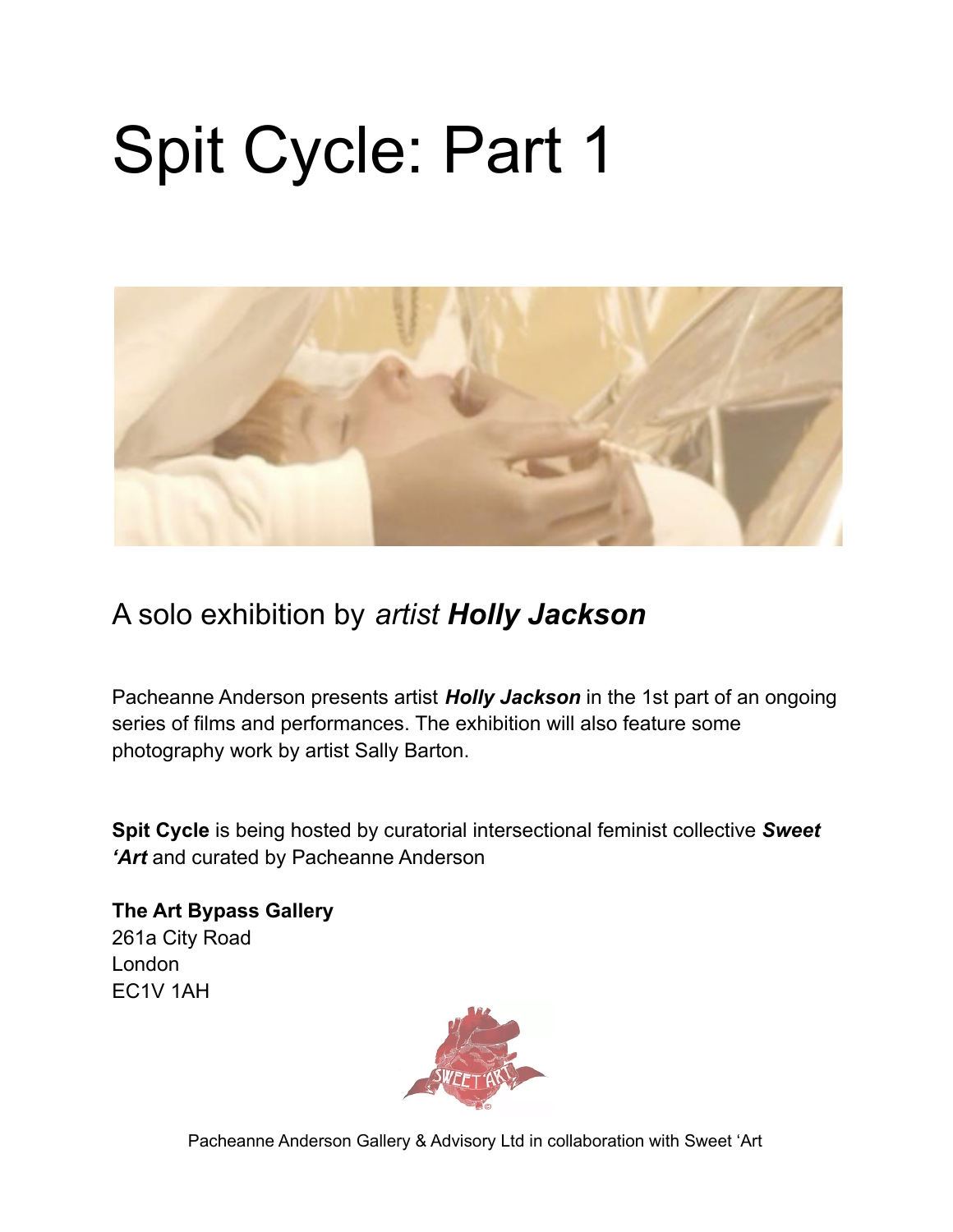# Spit Cycle: Part 1

A solo exhibition by *artist Holly Jackson*

### **Exhibition Text**

**Spit Cycle** is an exploration of obsessive thoughts and sexual trauma with an insight to subthemes including compulsive behaviour, surveillance and self objectification from a feminist-centred perspective. The overall body of work acts as results of obsessively observing the self and the other shown through performance, video and sculpture.

The exhibition aims to engage the liminal non-physical and emotional place where Jackson simultaneously puts herself; revealing her deepest and most private discomforts amidst putting them on display for the world to observe, critic and sometimes even be disgusted by. Through performing mundane tasks and creating self-implemented physical limitations and hiding herself away completely in secretly filmed footage of total strangers, Jackson invites you to be a voyeur in her mind whilst taking on some of her discomfort by participating as a spectator.

The exhibition will also feature one artwork by supporting artist *Sally Barton* called Get the love in. It is a social commentary that interrogates the subtleties in the stereotypical behaviours of toxic white masculinity via the surveying the aesthetic connotations of British lad culture through using symbols of it such as Stone Island. The photos engage in a great conversation and in tension with Holly's work, which also acts a response and reaction to the ways those behaviours have negatively impacted the artists' life.

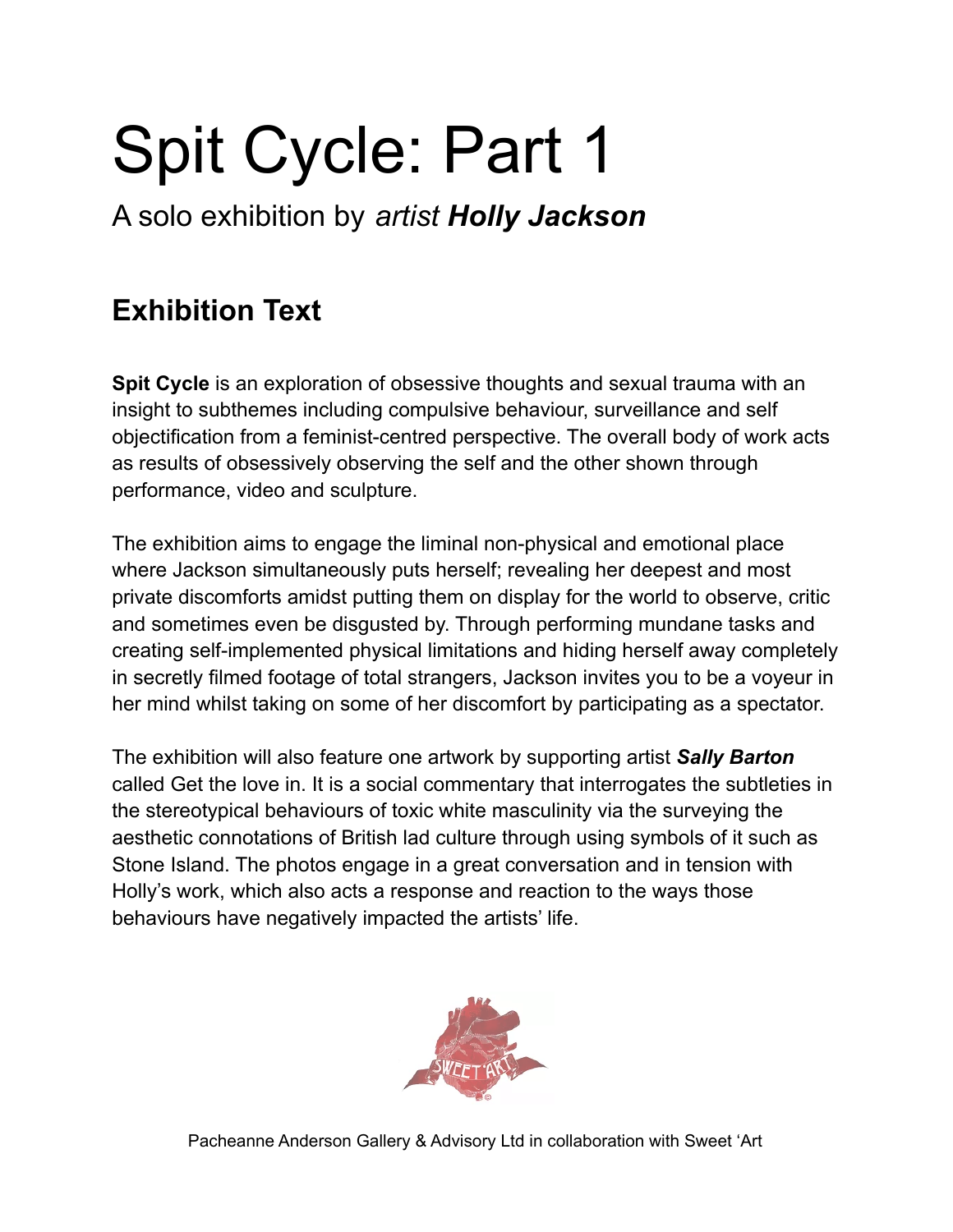#### **SCHEDULED PERFORMANCE TIMES**

Thu, 2 June 2022

19:00 Spit Cycle 5 mins 19.30 Lunch 8 mins 20:00 Lunch Pt. 2 8 mins

Saturday 4th June 2022

13:00 Spit Cycle 5 mins 14.30 Lunch 8 mins 16.30 pm Lunch Pt. 2 8 mins 19:00 pm Spit Cycle 5 mins

**Information on Sweet 'Art Collective and Pacheanne Anderson**

For further information on the collective, or exhibited artists please visit us online at **@wearesweetart.com** / @we\_are\_sweet\_art and **@pacheanneanderson**

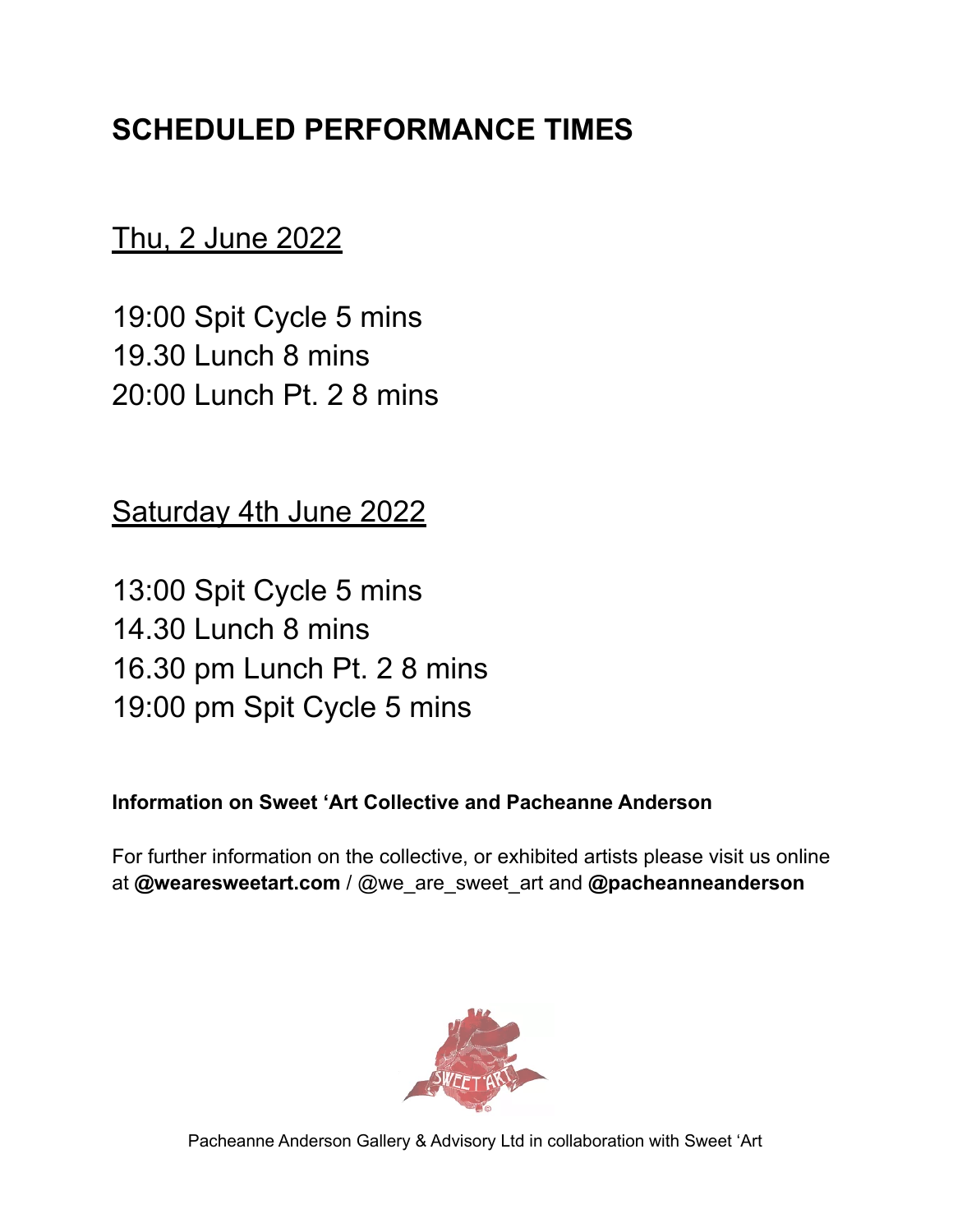### **ABOUT THE ARTISTS**

#### **Holly [Jackson](https://www.artrabbit.com/people/holly-jackson/artist)**

@333333333.h

Holly Jackson is a performance, video and installation artist who works within the themes of surveillance, obsession and self-degradation. Her work often engages with the female-queer and challenges the cis-het gaze by interrogating the audience through the queering and placement of found and made mundane bodily and non-bodily objects.

Her work looks at self-obsession from a self-deprecating lens of disembodied emotion and is visually striking, colourful, and humorous but spans various perspectives on topics in relation to the female body, obsessive thoughts and sexual trauma via satirical and whimsical performances and sculpture.

Since graduating university with a first class degree in Fine Art, Holly Jackson has taken part in various group shows. She has been working with her art agent Pacheanne Anderson for the last 9 months, who has allowed her to grow her art world networks in London and develop her practice over time and she is currently preparing for some group and solo exhibitions around North and East London in 2022.